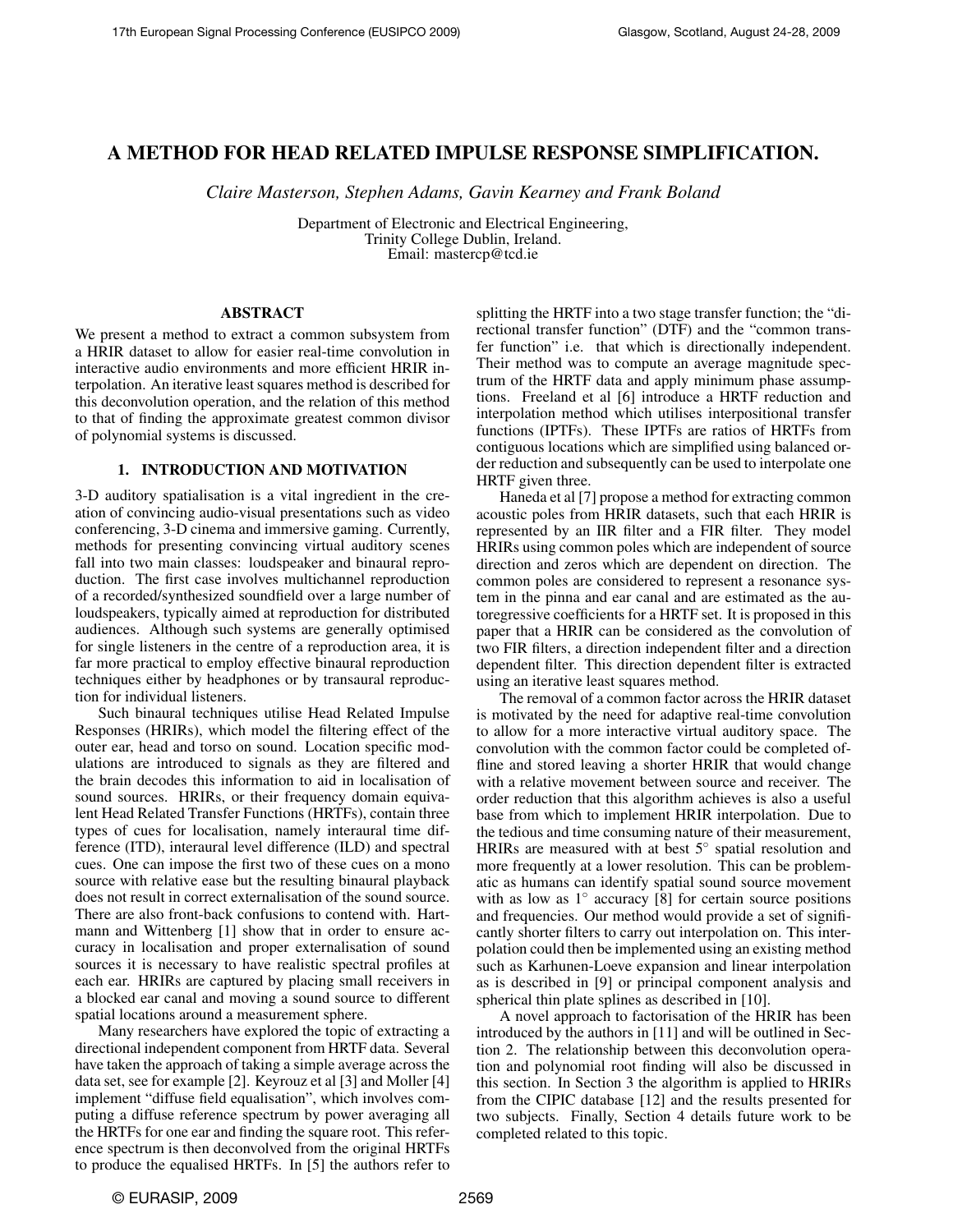### 2. THE ALGORITHM

Here it is proposed that a set of HRIRs (denote  $h^{\phi}$ ) be simplified by factoring each filter into the convolution of a direction independent subsystem (denote *f*) which is common to the whole set and a direction dependent residual (denote  $g^{\phi}$ ). A HRIR is modelled by a FIR filter with the impulse response samples as its coefficients. The algorithm used in finding this common subsystem of a HRIR dataset is equivalent to finding the approximate greatest common divisor (AGCD) of the HRIR z-domain FIR filter set. We formulate the task of finding the AGCD as a non linear optimisation problem:

$$
\min_{f,(g^1,\cdots,g^N)} \sum_{\phi=1}^N \|h^{\phi} - (f * g^{\phi})\|^2 \tag{1}
$$

where  $h^{\phi} = [h_0^{\phi}, ..., h_{m-1}^{\phi}]^T$ ,  $g^{\boldsymbol{\phi}}$  =  $[g^{\boldsymbol{\phi}}_0,\ldots,g^{\boldsymbol{\phi}}_{j-1}]^T$  $f = [f_0, f_1, \ldots, f_{k-1}]^T$ 

Authors such as Zeng [13], Corless [14] and Chin [15] have published extensively in the area of determining AGCDs of polynomial sets. They establish methods of approaching this problem for small numbers of polynomials of relatively short order (generally less than tenth order). Even in these limited circumstances there is no guarantee of convergence to a global minimum. In this paper such methods are applied to polynomials of order 200 of which there are hundreds, even thousands and, as such, finding a global minimum is very unlikely. Our proposed iterative least squares method is equivalent to the divisor quotient method described by Chin et al [15] wherein they provide a proof of convergence to a point on the mean square error surface with gradient zero, i.e. a local minimum or maximum.

The divisor-quotient iteration method is a variant of the well-known Gauss-Newton non-linear least squares algorithm with the exception that the usual step of linearization around the current guess is already done, as the system is bilinear i.e. by holding  $f$  constant, the system is linear in  $g^{\phi}$ , and vice-versa. Given an initial guess for  $f$ , standard least squares can be used to find the residues,  $g^{\phi}$ , which minimise the error between  $f * g^{\phi}$  and  $h^{\phi}$ . This  $g^{\phi}$  can then be used to generate a refined  $\tilde{f}$  again using least squares and hence a recursive process is defined.

### Divisor-Quotient iteration

*i*=iteration count

- 1. Guess  $f_0$   $(i = 0)$
- 2. Solve for each residual,  $g^{\phi}$ , as follows:

$$
g_{i+1}^{\phi} = F_i^{\dagger} h^{\phi} \tag{2}
$$

Where  $F_i$  is the convolution matrix formed from  $f_i$  and  $\dagger$ denotes the Moore-Penrose pseudoinverse.

3. Solve for  $f_{i+1}$  using

$$
f_{i+1} = \begin{pmatrix} G_{i+1}^1 \\ \vdots \\ G_{i+1}^N \end{pmatrix}^{\dagger} \underline{h} \quad \text{where} \quad \underline{h} = \begin{pmatrix} h^1 \\ \vdots \\ h^N \end{pmatrix} \quad (3)
$$

- 
- *G*<sup> $\phi$ </sup><sub>*i*+1</sub> is the convolution matrix formed from  $g^{\phi}_{i+1}$ <br>4. Set *i* = *i* + 1 and repeat steps 2 and 3 until there is convergence.

# 3. RESULTS OF TESTS ON CIPIC DATABASE

The CIPIC database [12] is a public domain HRIR database which consists of 1250 HRIR measurements for each of 45 subjects. Each 200 sample long HRIR is measured at a location on a sphere of radius one meter centred on the subject head and is sampled at 44.1kHz. The results displayed below are using the left ear HRIRs from subjects 3 and 21. Subjects 3 is a human subject while subject 21 is the KEMAR dummy head with large pinna.

Figures 1 and 2 show reconstructed HRIRs, at a variety of positions on the azimuth, where a 100 sample long common subsystem has been extracted from the whole dataset (1250 measurements) and compares them to the original unfactorised HRIRs. There are three different initial guesses used in these examples. The first initial guess is all ones. The second initial guess is the first 100 samples of an average taken over the entire HRIR dataset for the relevant subject and ear and the third is a 100 sample long random vector generated by Matlab. The same random vector is used in each case. The comparison is shown in both the time and frequency domain (magnitude (dB)).

It is evident from the fact that only the blue line (which denotes the original HRIRs/HRTFs) is visible for most cases, that there is negligible difference between the original and the reconvolved HRIR for each initial condition, given a 100 sample long common component has been extracted. In Figure 1 there is a small mismatch visible in the frequency spectrum for each position on the azimuth at high frequencies  $(>18kHz)$ , especially when the average initial condition is used. There is also some distortion visible at the 16kHz notch for the 80◦ HRIR. Figure 2 shows the same high frequency distortion for subject 3. It also appears that the reconstruction is better for all initial conditions for the ipsilateral HRIRs for both subjects i.e. those HRIR which are on the left side of the head  $(-80^\circ$  to  $0^\circ$  in the azimuth). Nonetheless the reconstructed HRIRs/HRTFs are still very similar to the original ones.

Rather than seek to extract a common subsystem of a given length from the entire measurement sphere, it is also reasonable to consider the extraction on a quadrant or octant of the sphere. Also consideration can be given to the length of the common subsystem. In the above examples a length of 100 samples is used and yields good results. The choice of length is a trade off between computational capacity available for real-time convolution and the error in the reconstructed HRIR.

Figures 3 and 4 plot the mean squared error versus the length of the common subsystem for subjects 21 and 3 respectively. The mean square error measure describes the difference between the entire original HRIR dataset (1250 HRIRs, each 200 samples in length) and the reconvolved HRIRs for each initial condition. One would expect the error to be monotonically increasing with the length of the common component and the average and random initial conditions generally follow this profile for both subjects. There is however a pronounced notch in the error profile for the ones initial condition which occurs in the region of 140 to 180 samples for each case.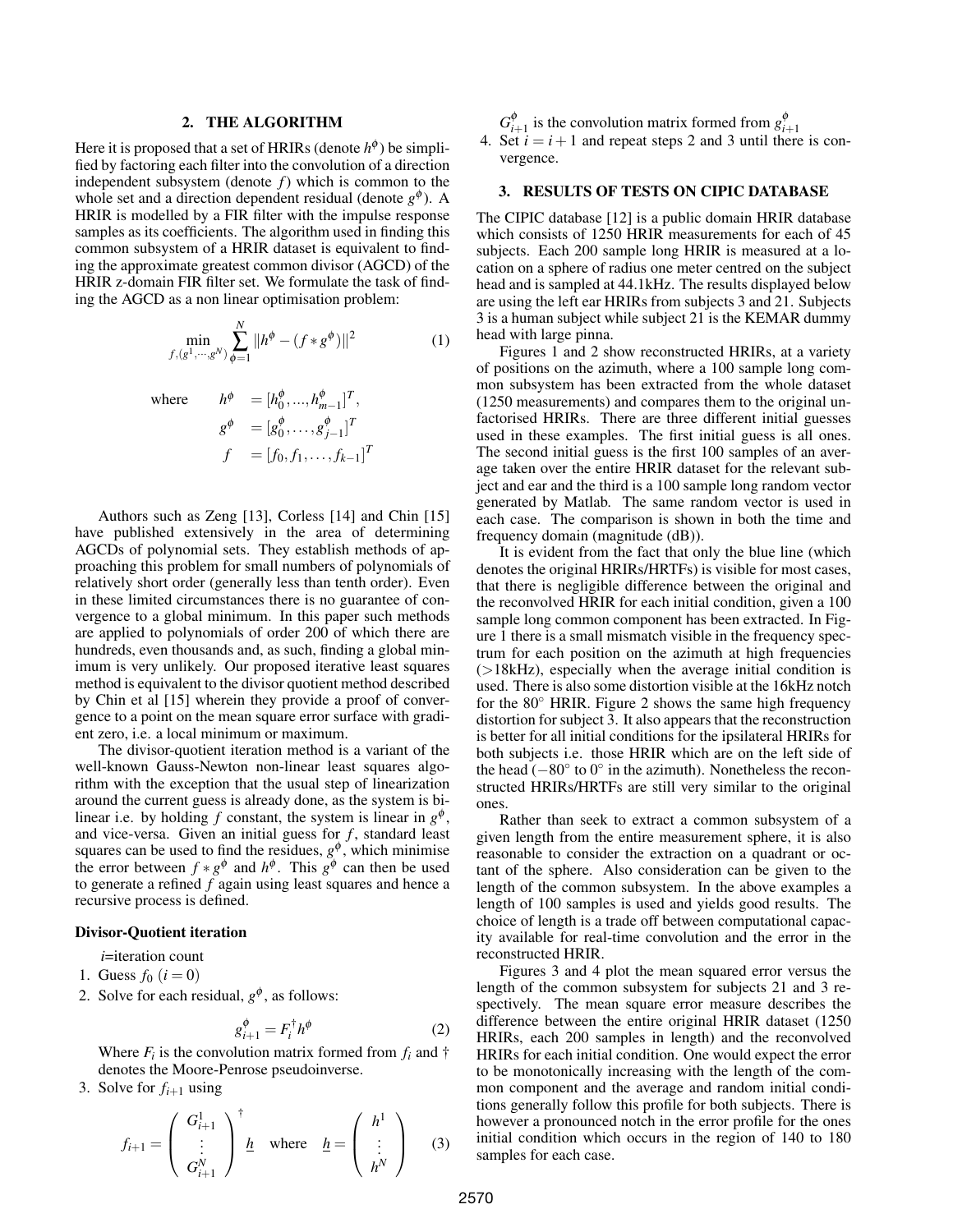

Figure 1: Subject 21. Comparison of original HRIR to reconvolved HRIRs with different initial *f*<sup>0</sup> guesses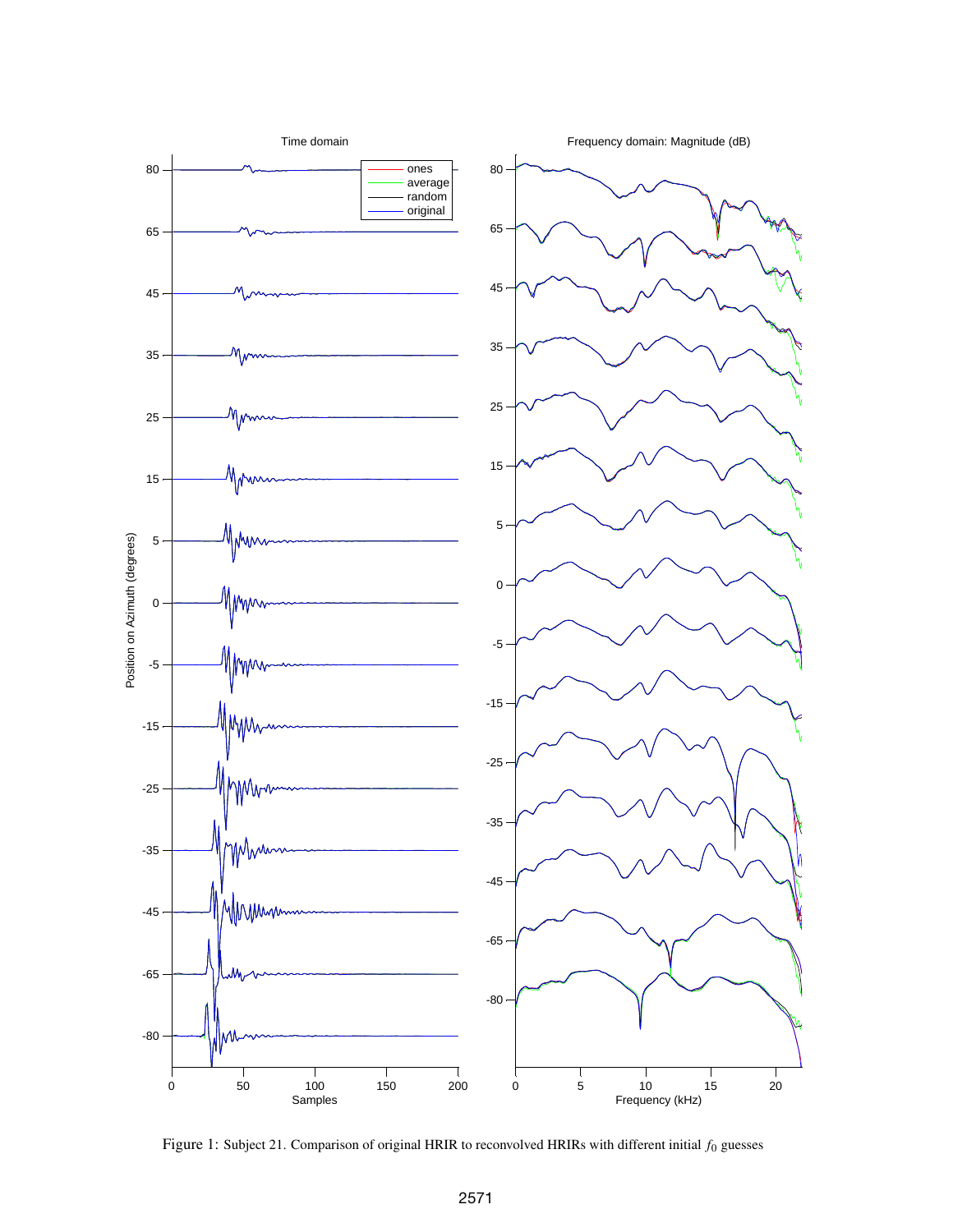

Figure 2: Subject 3. Comparison of original HRIR to reconvolved HRIRs with different initial *f*<sup>0</sup> guesses